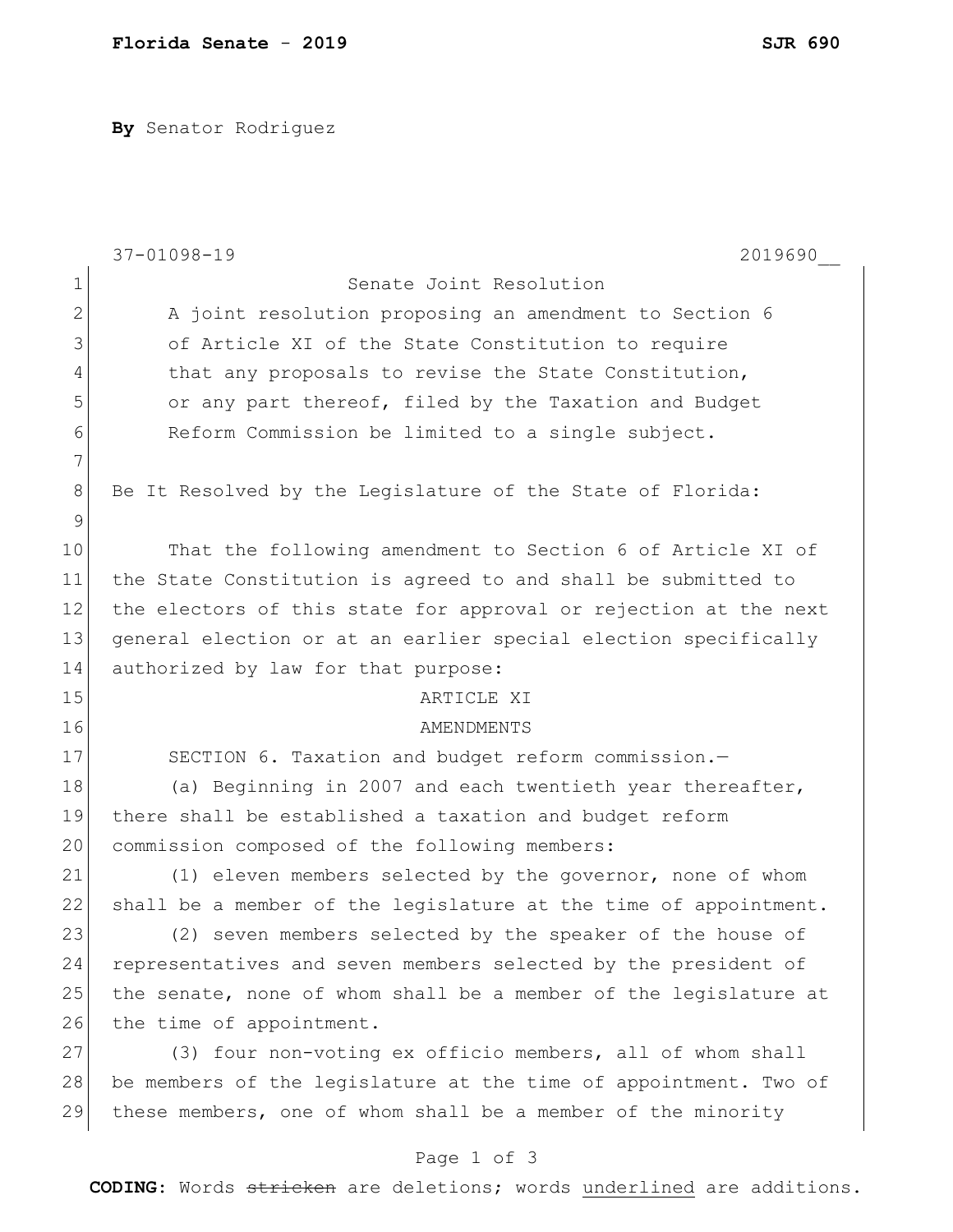37-01098-19 2019690\_\_ 30 party in the house of representatives, shall be selected by the 31 speaker of the house of representatives, and two of these 32 members, one of whom shall be a member of the minority party in 33 the senate, shall be selected by the president of the senate. 34 (b) Vacancies in the membership of the commission shall be 35 filled in the same manner as the original appointments. 36 (c) At its initial meeting, the members of the commission 37 shall elect a member who is not a member of the legislature to 38 serve as chair and the commission shall adopt its rules of 39 procedure. Thereafter, the commission shall convene at the call 40 of the chair. An affirmative vote of two thirds of the full 41 commission shall be necessary for any revision of this 42 constitution or any part of it to be proposed by the commission. 43 (d) The commission shall examine the state budgetary 44 process, the revenue needs and expenditure processes of the  $45$  state, the appropriateness of the tax structure of the state, 46 and governmental productivity and efficiency; review policy as 47 it relates to the ability of state and local government to tax 48 and adequately fund governmental operations and capital 49 facilities required to meet the state's needs during the next 50 twenty year period; determine methods favored by the citizens of 51 the state to fund the needs of the state, including alternative 52 methods for raising sufficient revenues for the needs of the 53 state; determine measures that could be instituted to 54 effectively gather funds from existing tax sources; examine 55 constitutional limitations on taxation and expenditures at the 56 state and local level; and review the state's comprehensive 57 planning, budgeting and needs assessment processes to determine 58 whether the resulting information adequately supports a

## Page 2 of 3

**CODING**: Words stricken are deletions; words underlined are additions.